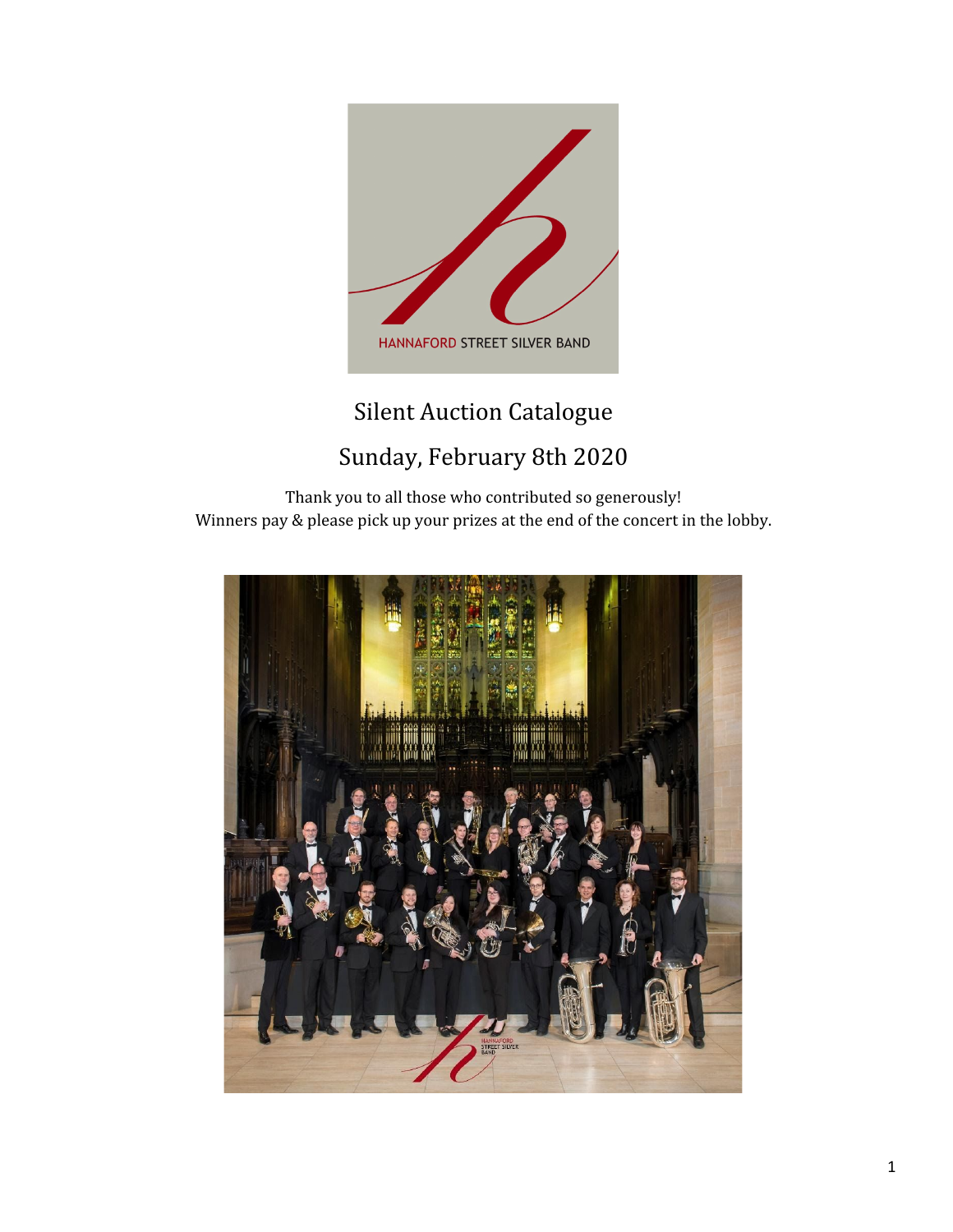## **Auction Terms & Conditions**

All Silent Auction items are numbered. Corresponding numbers can be found on the bid sheets. The majority of the minimum bids are set at approximately 40%-50% of the retail value of the item. Minimum bid increments apply as follows and will be noted on the bid sheets.

- Bid increments begin at \$5 to \$10 and will increase depending on the lots fair market value.
- Bidding on all items will close at the end of the intermission. The highest bidder wins! Please check the bid sheets for winners at the end of the concert. Payment may be made by cash, cheque or VISA or MASTERCARD and INTERAC or SQUARE.

### **AUCTION ITEMS!**

#### **-UNFORGETTABLE EXPERIENCES-**

| <b>Conductor for a day!</b><br>1. |                                                                    |                                                                              |  |
|-----------------------------------|--------------------------------------------------------------------|------------------------------------------------------------------------------|--|
|                                   | Conduct Sousa's the Liberty Bell March! April 26th, 2020           |                                                                              |  |
|                                   | <b>Generously Donated by HSSB</b>                                  |                                                                              |  |
|                                   | <b>Value: \$500</b>                                                | <b>Opening Bid: \$200</b>                                                    |  |
| 2.                                | <b>Be in the Band!</b>                                             |                                                                              |  |
|                                   |                                                                    | A smashing success! Play the cymbals at our Christmas concert! December 2020 |  |
|                                   | <b>Generously Donated by HSSB</b>                                  |                                                                              |  |
|                                   | <b>Value: \$500</b>                                                | <b>Opening Bid: \$200</b>                                                    |  |
| 3.                                | <b>Play your Cornet in HSSB!</b>                                   |                                                                              |  |
|                                   | Sit in with the band and play your Cornet at an HSSB rehearsal     |                                                                              |  |
|                                   | <b>Generously Donated by HSSB</b>                                  |                                                                              |  |
|                                   | <b>Value: \$250</b>                                                | <b>Opening Bid: \$100</b>                                                    |  |
| 4.                                | Play your Tenor Horn in HSSB!                                      |                                                                              |  |
|                                   | Sit in with the band and play your Tenor Horn at an HSSB rehearsal |                                                                              |  |
|                                   | <b>Generously Donated by HSSB</b>                                  |                                                                              |  |
|                                   | <b>Value: \$250</b>                                                | <b>Opening Bid: \$100</b>                                                    |  |
| 5.                                | <b>Play your Baritone in HSSB!</b>                                 |                                                                              |  |
|                                   | Sit in with the band and play your Baritone at an HSSB rehearsal   |                                                                              |  |
|                                   | <b>Generously Donated by HSSB</b>                                  |                                                                              |  |
|                                   | <b>Value: \$250</b>                                                | <b>Opening Bid: \$100</b>                                                    |  |
| 6.                                | <b>Play your Euphonium in HSSB!</b>                                |                                                                              |  |
|                                   | Sit in with the band and play your Euphonium at an HSSB rehearsal! |                                                                              |  |
|                                   | <b>Generously Donated by HSSB</b>                                  |                                                                              |  |
|                                   | <b>Value: \$250</b>                                                | <b>Opening Bid: \$100</b>                                                    |  |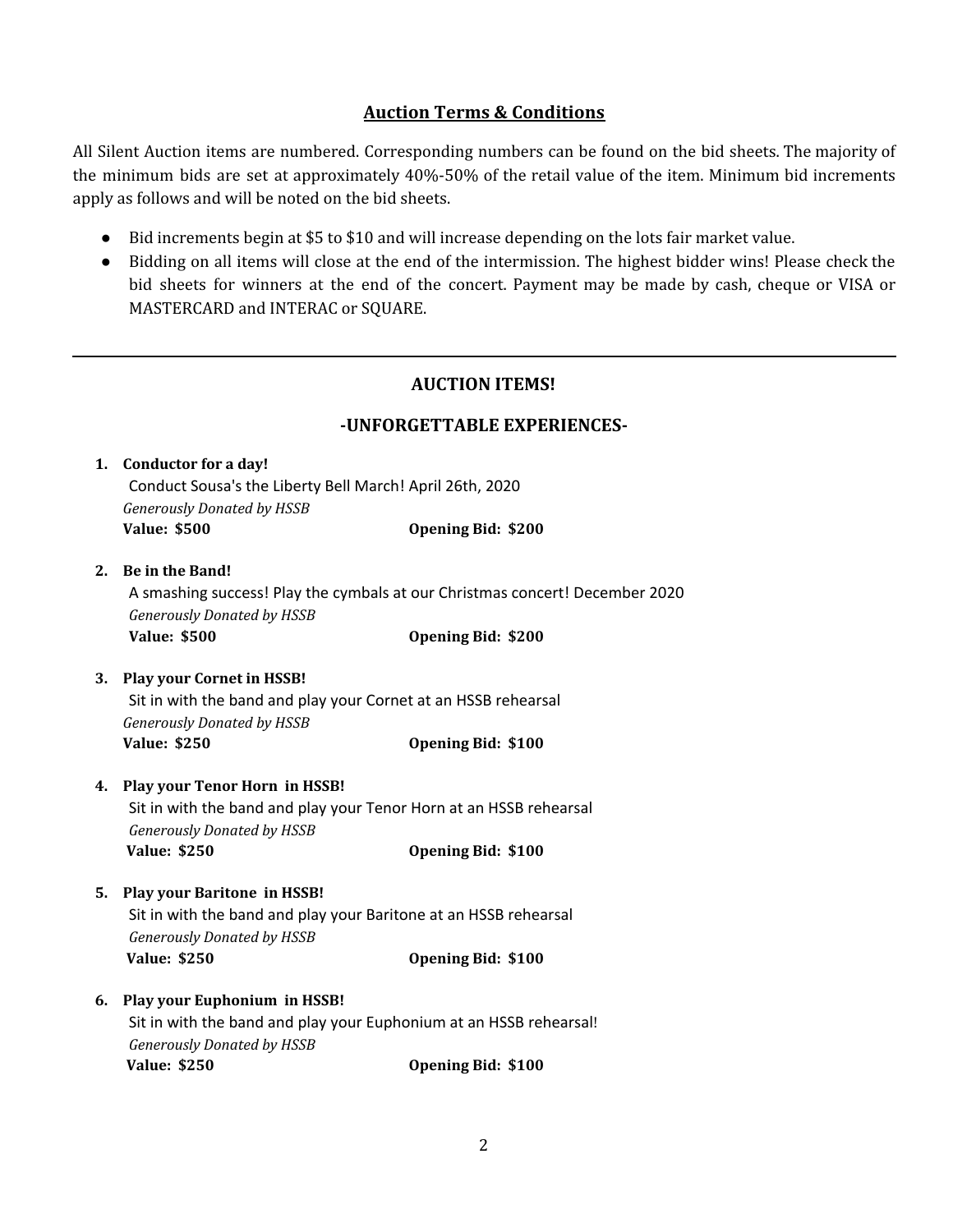| 7. Play your Trombone in HSSB!<br>Sit in with the band and play your Trombone at an HSSB rehearsal<br><b>Generously Donated by HSSB</b> |                           |
|-----------------------------------------------------------------------------------------------------------------------------------------|---------------------------|
| <b>Value: \$250</b>                                                                                                                     | <b>Opening Bid: \$100</b> |
| 8. Play your Tuba in HSSB!<br>Sit in with the band and play your Tuba at an HSSB rehearsal<br><b>Generously Donated by HSSB</b>         |                           |
| <b>Value: \$250</b>                                                                                                                     | Opening Bid: \$100        |
| 9. Play the Timpani in HSSB!<br>Roll that Thunder! play the timpani at an HSSB rehearsal<br><b>Generously Donated by HSSB</b>           |                           |
| <b>Value: \$250</b>                                                                                                                     | <b>Opening Bid: \$100</b> |
|                                                                                                                                         | -MEANINGFUL MUSIC ITEMS-  |
| 10. Marshall Fridge! Looks like an amplifier<br><b>Generously donated by Coast Music</b>                                                |                           |
| <b>Value: \$499</b>                                                                                                                     | <b>Opening Bid: \$250</b> |
| 11. Denver DD 44 Acoustic Guitar with stand<br>Generously donated by Long & McQuade                                                     |                           |
| <b>Value: \$175</b>                                                                                                                     | <b>Opening Bid: \$85</b>  |
| 12. Yamaha Bb Trumpet with new case and stand<br>Generously donated by Ray Tizzard                                                      |                           |
| <b>Value: \$2,000</b>                                                                                                                   | Opening Bid: \$1,000      |
| 13. King B3 Silver Sonic Trombone with case and mouthpiece<br>Generously donated by Rob Scott                                           |                           |
| <b>Value: \$1.000</b>                                                                                                                   | <b>Opening Bid: \$750</b> |
| <b>14. Conductors Baton</b><br>Generously donated by Ray Tizzard<br><b>Value: \$45</b>                                                  | <b>Opening Bid: \$20</b>  |
|                                                                                                                                         |                           |
| 15. Hamilton Grabber Orchestral music stand<br>Generously donated by Ray Tizzard<br><b>Value: \$75</b>                                  |                           |
|                                                                                                                                         | <b>Opening Bid: \$40</b>  |
| 16. Maestro Piccolo Trumpet in A with case<br>Generously donated by Michelle Wylie<br><b>Value: \$500</b>                               | <b>Opening Bid: \$250</b> |
| 17. A Trumpet Fanfare for your Special Occasion                                                                                         |                           |
| Generously donated by Andras Molnar<br><b>Value: \$250</b>                                                                              | <b>Opening Bid: \$125</b> |
|                                                                                                                                         |                           |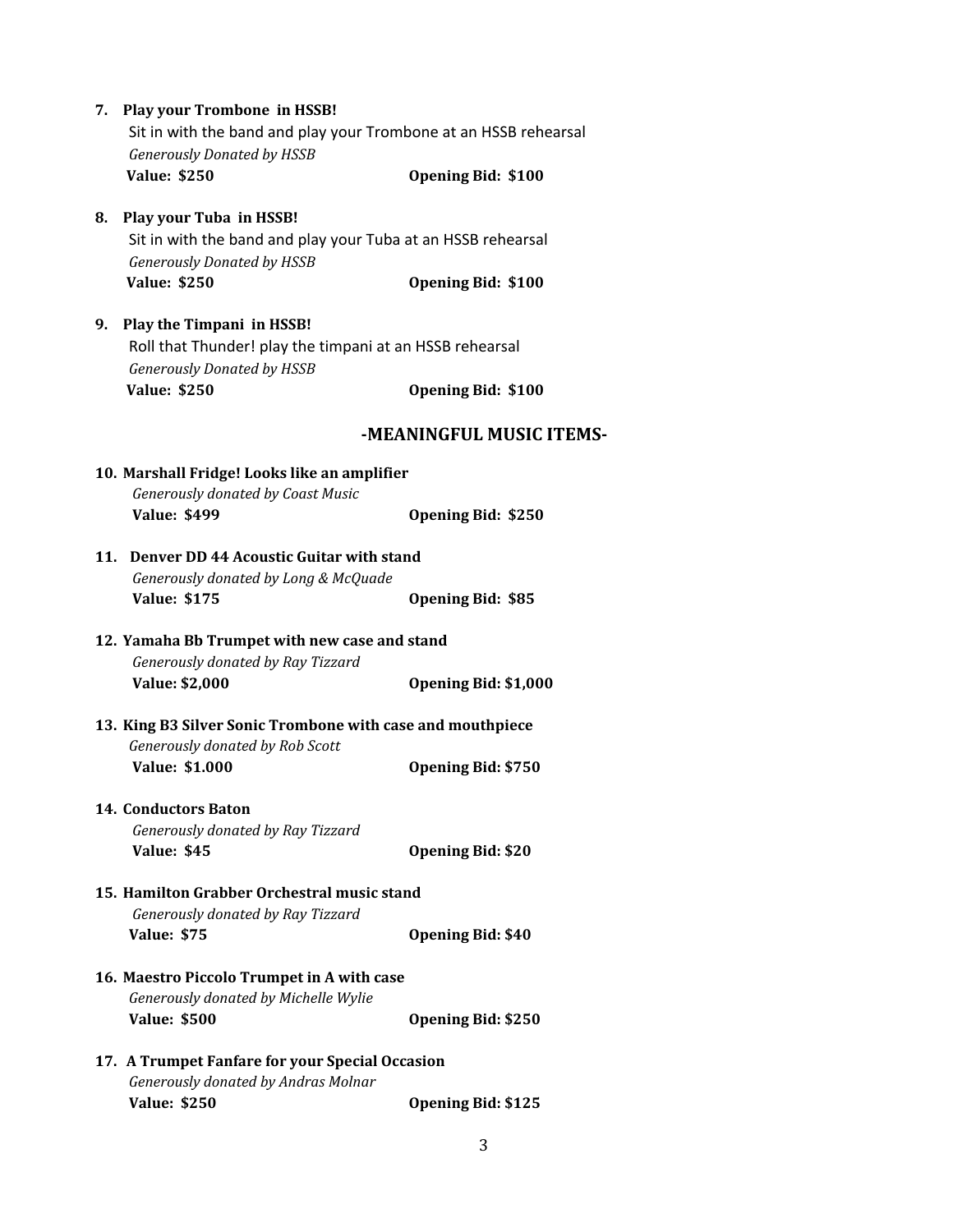| 18. Repair Gift Certificate<br>Generously donated by Ron Partch              |                                                                                                            |
|------------------------------------------------------------------------------|------------------------------------------------------------------------------------------------------------|
| <b>Value: \$125</b>                                                          | <b>Opening Bid: \$60</b>                                                                                   |
| 19. Handcrafted conductor's baton                                            |                                                                                                            |
| Generously donated by Peter Tombler                                          |                                                                                                            |
| <b>Value: \$50</b>                                                           | <b>Opening Bid: \$25</b>                                                                                   |
| 20. Handcrafted conductor's baton                                            |                                                                                                            |
| Generously donated by Peter Tombler                                          |                                                                                                            |
| <b>Value: \$50</b>                                                           | <b>Opening Bid: \$25</b>                                                                                   |
| 21. House of Troy Piano Lamp                                                 |                                                                                                            |
| Generously donated by Jean Marie Barker                                      |                                                                                                            |
| <b>Value: \$250</b>                                                          | <b>Opening Bid: \$125</b>                                                                                  |
| 22. Antique Harmonica                                                        |                                                                                                            |
| Generously donated by Jean Marie Barker                                      |                                                                                                            |
| Value:<br>\$50                                                               | <b>Opening Bid: \$25</b>                                                                                   |
| 23. Antique Harmonica                                                        |                                                                                                            |
| Generously donated by Jean Marie Barker                                      |                                                                                                            |
| <b>Value: \$50</b>                                                           | <b>Opening Bid: \$25</b>                                                                                   |
| 24. BAM Brand new Classic trombone case                                      |                                                                                                            |
| Generously donated by Counterpoint Musical Services                          |                                                                                                            |
| <b>Value: \$450</b>                                                          | <b>Opening Bid: \$225</b>                                                                                  |
| 25. Monette Mouthpiece Case                                                  |                                                                                                            |
| Generously donated by Andras Molnar                                          |                                                                                                            |
| <b>Value: \$80</b>                                                           | <b>Opening Bid: \$40</b>                                                                                   |
|                                                                              | -LIVE TICKETS OUT ON THE TOWN-                                                                             |
| 26. 4 tickets to Birds of a Feather (includes admission)                     |                                                                                                            |
| Generously donated by Canada Blooms                                          |                                                                                                            |
| <b>Value: \$80</b>                                                           | <b>Opening Bid: \$40</b>                                                                                   |
| 27. Four (4) admission tickets to the AGO!                                   |                                                                                                            |
| Generously donated by Art Gallery of Ontario                                 |                                                                                                            |
| <b>Value: \$100</b>                                                          | <b>Opening Bid:\$50</b>                                                                                    |
| Generously donated by The National Ballet of Canada                          | 28. Four (4) tickets to see Romeo & Juliet at the National Ballet! Plus a post-performance backstage tour! |
| <b>Value: \$500</b>                                                          | <b>Opening Bid: \$250</b>                                                                                  |
|                                                                              |                                                                                                            |
| 29. Two tickets to the National Ballet's Production of Swan Lake (June 2020) |                                                                                                            |

*Generously donated by The National Ballet of Canada*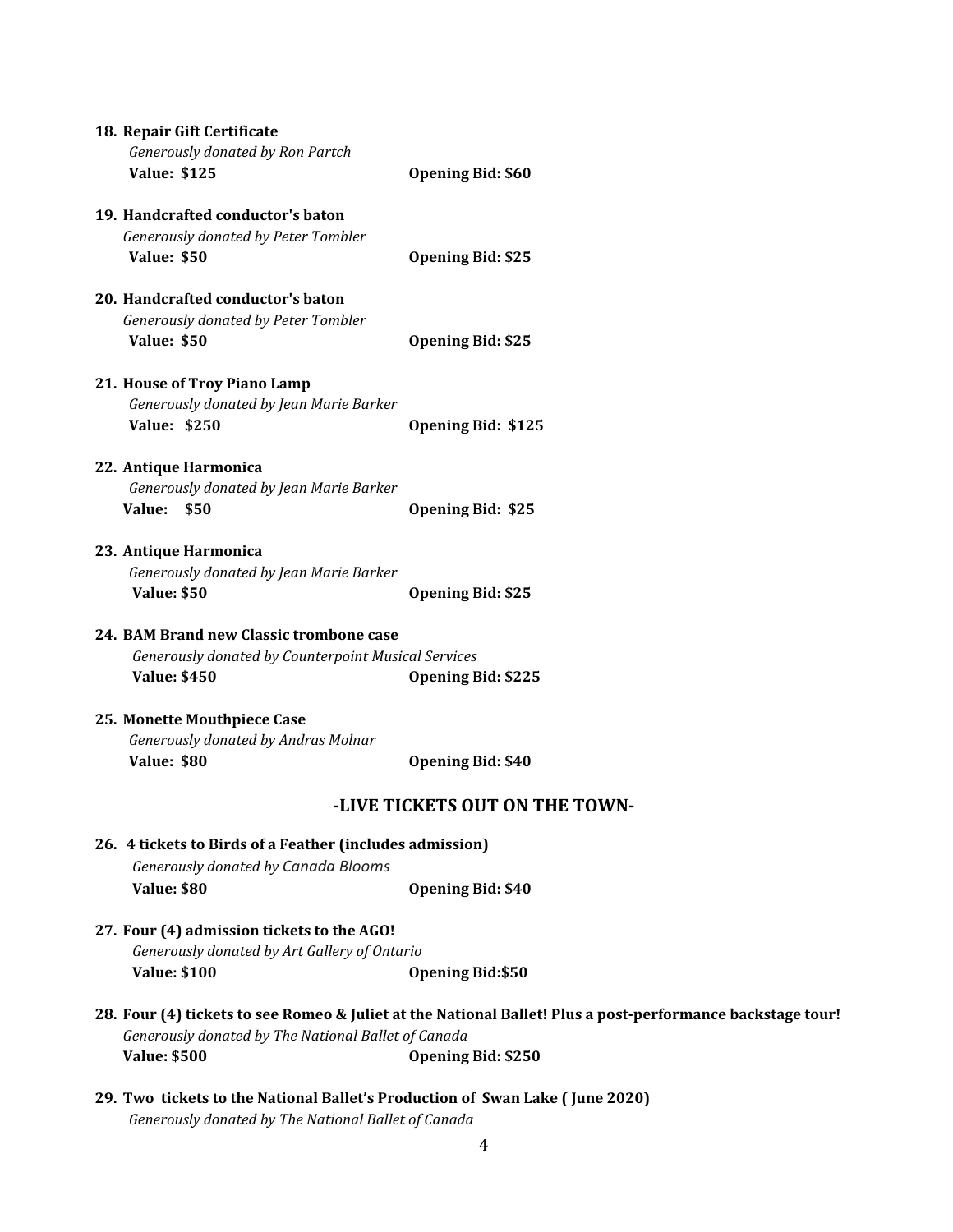**Value: \$300 Opening Bid: \$150 30. Two tickets to the Sunday April 26th 2020 concert of Murdoch Ahoy!** *Generously donated by The Hannaford Street Silver Band* **Value: \$100 Opening Bid: \$50 31. Two tickets to the Sunday April 26th 2020 concert of Murdoch Ahoy!** *Generously donated by The Hannaford Street Silver Band* **Value: \$100 Opening Bid: \$50 32. Two tickets to the Sunday April 26th 2020 concert of Murdoch Ahoy!** *Generously donated by The Hannaford Street Silver Band* **Value: \$100 Opening Bid: \$50 33. Two tickets to the Sunday April 26th 2020 concert of Murdoch Ahoy!** *Generously donated by The Hannaford Street Silver Band* **Value: \$100 Opening Bid: \$50 34. Two event tickets to a Westben Concert in Summer 2020 (Campbellford ON)** *Generously donated by Westben Festival* **Value: \$ 80 Opening Bid: \$ 40 35. Two tickets to The Earth and I by Amadeus Choir on May 3rd, 2020 ( St. George's Church)** *Generously donated by the Amadues Choir* **Value: \$ 80 Opening Bid: \$ 40 36. Two tickets to Classic Broadway Pops** *Generously donated by Toronto Symphony Orchestra* **Value: \$174 Opening Bid: \$85 37. Two tickets to the Iseler Singers Sunday April 26th Soaring Voices concert** *Generously donated by the Iseler Singer* **Value: \$90 Opening Bid: \$45 38. Two tickets to Opera Atelier's Fall 2020 production of The Magic Flute** *Generously donated by Opera Atelier* **Value: \$270 Opening Bid: \$135 39. Four tickets to Jazz Vocalist Quina Lynell on Saturday February 15th, 2020 at Weston Recital Hall** *Generously donated by TO Live* **Value: \$200 Opening Bid: \$100 40. Two tickets to HSM Pinafore on March 4th, 2020** *Generously donated Toronto Operetta Theatre* **Value: \$ 180 Opening Bid: \$90**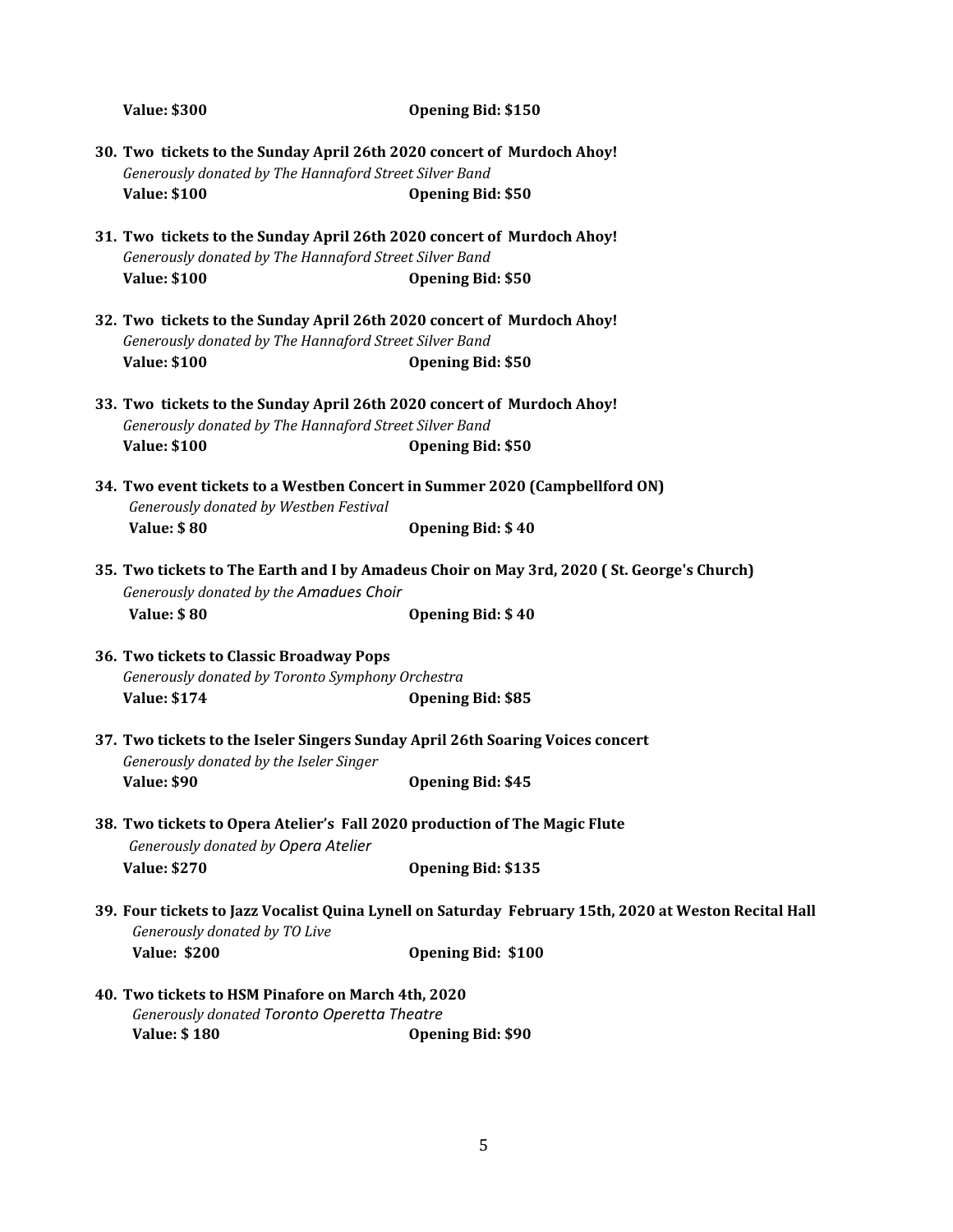- **41. Two tickets to an upcoming upcoming Canadian Stage Theatre Company performance** *Generously donated by Canadian Stage Theatre Company* **Value: \$ 150 Opening Bid: \$ 75**
- **42. Two tickets to the Orpheus Choir February 29th concert at Grace Church on the Hill** *Generously donated by Orpheus Choi*r **Value: \$ 100 Opening Bid: \$ 50**
- **43. Two tickets to Art of Times May 7th concert** *Generously donated by Art of Time* **Value: \$ 120 Opening Bid: \$ 60**
- **44. TIFF Family Membership** *Generously donated by Toronto International Film Festival* **Value: \$ 180 Opening Bid: \$ 60**
- **45. Two tickets to a Music Toronto concert** *Generously donated by Music Toronto* **Value: \$ 120 Opening Bid: \$ 60**
- **46. The Esprit Orchestra, Two tickets to the February 26th Concert** *Generously donated by the Esprit Orchestra* **Value: \$ 125 Opening Bid: \$ 65**
- **47. Two tickets to the Toronto Jazz Festival** *Generously donated by Toronto Jazz Festival* **Value: \$ 150 Opening Bid: \$ 75**

#### **-GIVE THE PRICELESS GIFT OF KNOWLEDGE-**

| 48. One, 1-hour trumpet lesson with Norman Engel<br>Generously donated by Norman Engel |                          |  |
|----------------------------------------------------------------------------------------|--------------------------|--|
| <b>Value: \$100</b>                                                                    | <b>Opening Bid: \$60</b> |  |
| 49. One, 1-hour trumpet lesson with Aaron Hodgson                                      |                          |  |
| Generously donated by Aaron Hodgson                                                    |                          |  |
| <b>Value: \$100</b>                                                                    | <b>Opening Bid: \$60</b> |  |
| 50. One, 1-hour trumpet lesson with Brendan Cassin                                     |                          |  |
| Generously donated by Brendan Cassin                                                   |                          |  |
| <b>Value: \$100</b>                                                                    | <b>Opening Bid: \$60</b> |  |
| 51. One, 1-hour trumpet lesson with Anita McAlister                                    |                          |  |
| Generously donated by Anita McAlister                                                  |                          |  |
| <b>Value: \$100</b>                                                                    | <b>Opening Bid: \$60</b> |  |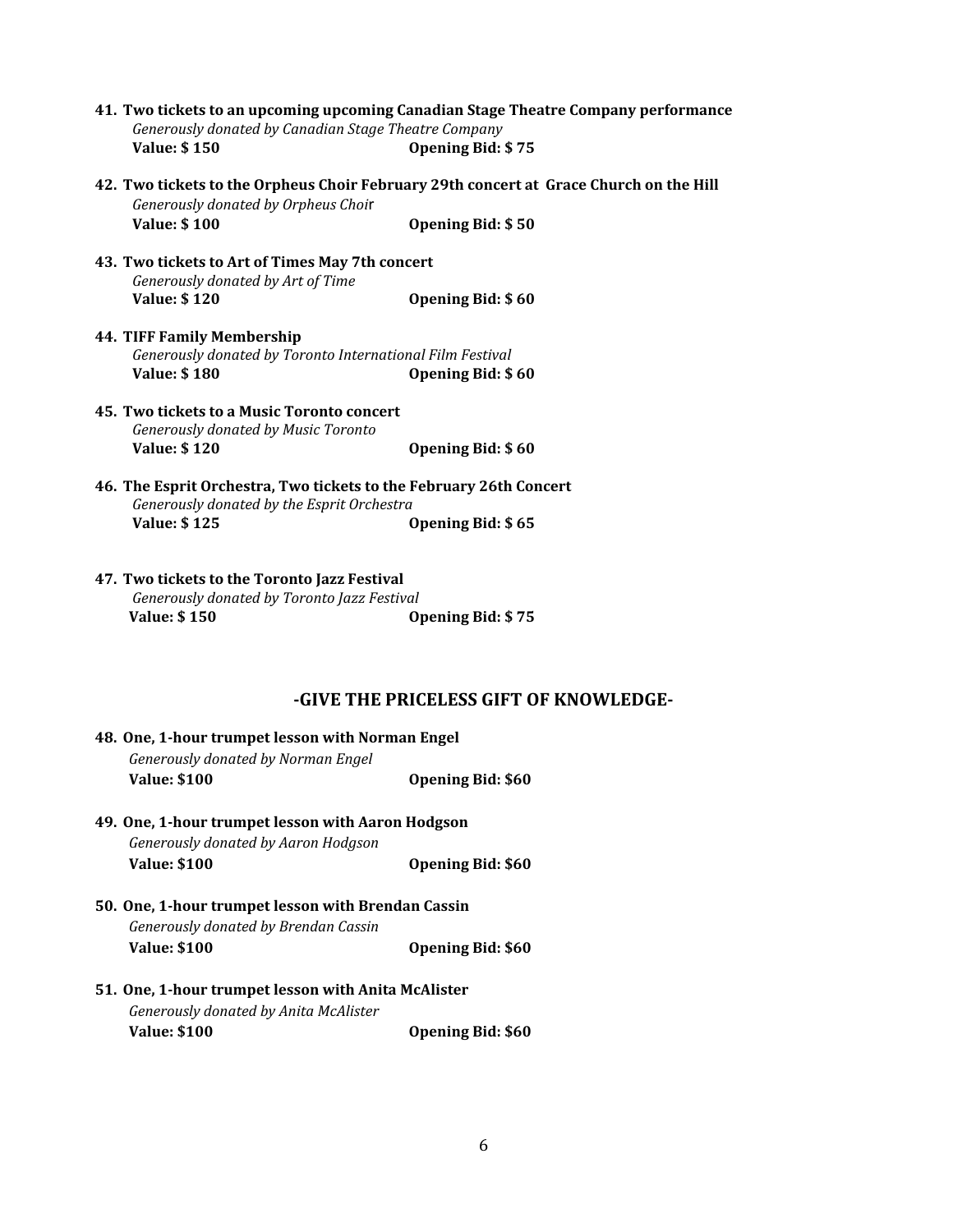| 52. One, 1-hour trumpet lesson with Michele Wylie                                                                             |                          |  |
|-------------------------------------------------------------------------------------------------------------------------------|--------------------------|--|
| Generously donated by Michele Wylie                                                                                           |                          |  |
| <b>Value: \$100</b>                                                                                                           | <b>Opening Bid: \$60</b> |  |
| 53. One, 1-hour French Horn lesson with Christine Passmore<br>Generously donated by Christine Passmore                        |                          |  |
| <b>Value: \$100</b>                                                                                                           | <b>Opening Bid: \$60</b> |  |
| 54. One, 1- hour baritone, trombone or Euphonium lesson with Barrington Venables<br>Generously donated by Barrington Venables |                          |  |
| <b>Value: \$100</b>                                                                                                           | <b>Opening Bid: \$60</b> |  |
| 55. One, 1- hour Euphonium lesson with Rob Miller<br>Generously donated by Rob Miller                                         |                          |  |
| <b>Value: \$100</b>                                                                                                           | <b>Opening Bid: \$60</b> |  |
| 56. One, 1- hour Euphonium lesson with Carina Lam<br>Generously donated by Carina Lam                                         |                          |  |
| <b>Value: \$100</b>                                                                                                           | <b>Opening Bid: \$60</b> |  |
| 57. Three, 1- hour lessons with David Archer<br>Generously donated by David Archer                                            |                          |  |
| <b>Value: \$175</b>                                                                                                           | <b>Opening Bid: \$75</b> |  |
| 58. One, 1-hour Trombone lesson with David Pell<br>Generously donated by David Pell                                           |                          |  |
| <b>Value: \$100</b>                                                                                                           | <b>Opening Bid: \$60</b> |  |
| 59. One, 1-hour Tuba lesson with Jennnifer Stephen<br>Generously donated by Jennifer Stephen                                  |                          |  |
| <b>Value: \$100</b>                                                                                                           | <b>Opening Bid: \$60</b> |  |
| 60. One, 1-hour Tuba lesson with Jonathan Rowsell<br>Generously donated by Jonathan Rowsell                                   |                          |  |
| <b>Value: \$100</b>                                                                                                           | <b>Opening Bid: \$60</b> |  |
| 61. One, 1-hour Trombone lesson with Charles Benaroya<br>Generously donated by Charles Benaroya                               |                          |  |
| <b>Value: \$100</b>                                                                                                           | <b>Opening Bid: \$60</b> |  |
| 62. One, 1-hour Percussion lesson with Kri Maddigan<br>Generously donated by Chris Maddigan                                   |                          |  |
| <b>Value: \$100</b>                                                                                                           | <b>Opening Bid: \$60</b> |  |
| 63. One, 1-hour Percussion lesson with Richard Moore<br>Generously donated by Richard Moore                                   |                          |  |
| <b>Value: \$100</b>                                                                                                           | <b>Opening Bid: \$60</b> |  |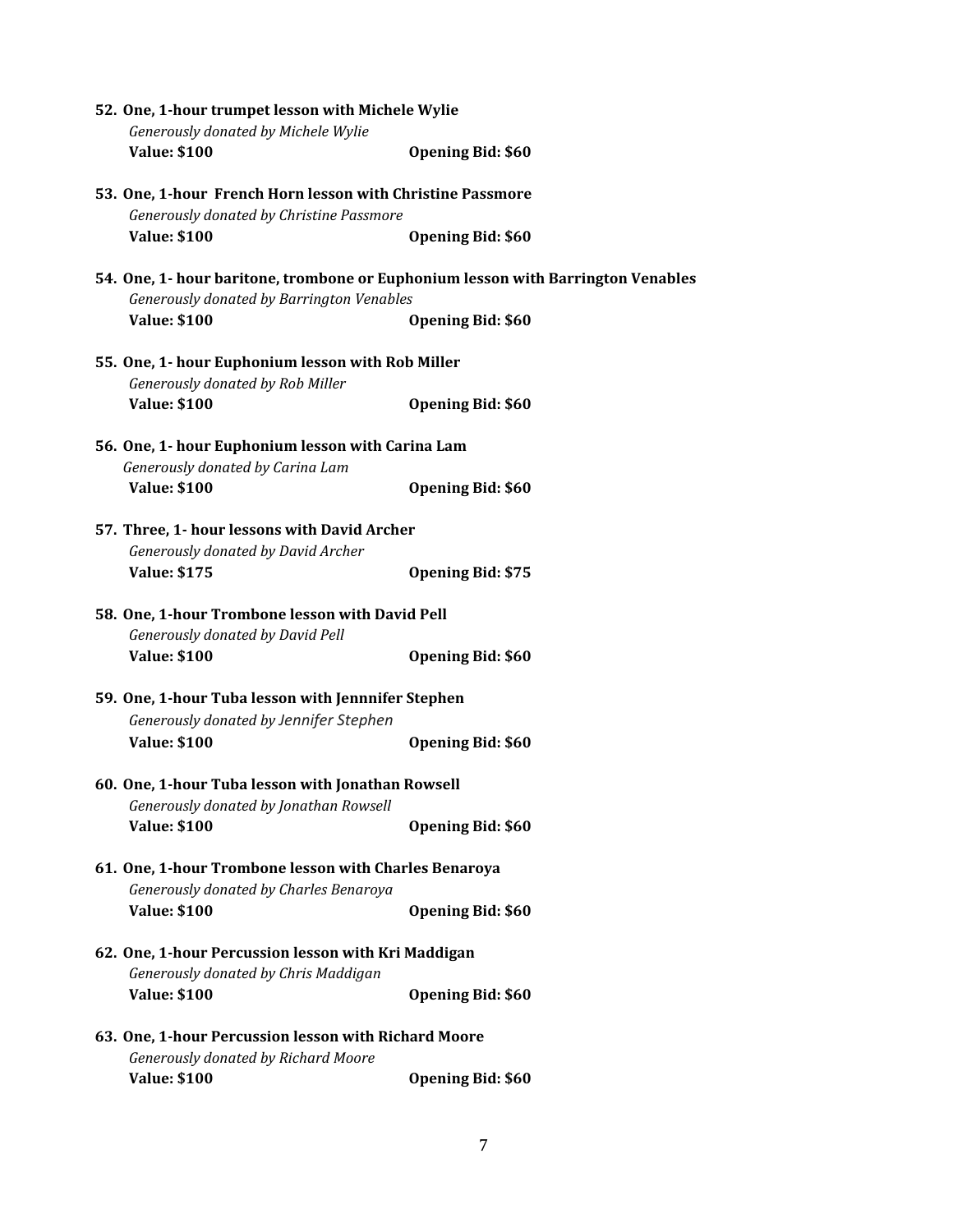| 64. One, 1-hour French Horn lesson with Jessie Brooks |                          |
|-------------------------------------------------------|--------------------------|
| Generously donated by Jessie Brooks                   |                          |
| <b>Value: \$100</b>                                   | <b>Opening Bid: \$60</b> |

**65. One, 1-hour French Horn lesson with Scott Weaver** *Generously donated by Scott Weaver* **Value: \$100 Opening Bid: \$60**

## **-SPORTS & RECREATION-**

|                                           | 66. Round of Golf for 2 with A cart at Ballantrae Golf and Country Club |
|-------------------------------------------|-------------------------------------------------------------------------|
| Generously donated by Ray & Lexie Tizzard |                                                                         |
| <b>Value: \$350</b>                       | <b>Opening Bid: \$200</b>                                               |

- 67. Two tickets to see the Toronto Blue Jays on Sunday July 5th, 2020 against the New York Yankees *Generously donated by the Toronto Blue Jays* **Value: \$140 Opening Bid: \$70**
- **68. Two VIP Platinum Tickets to the 2020 Rogers Cup** *Generously donated by Wayne McCracken* **Value: \$400 Opening Bid: \$200**

## **-UNIQUE TREASURES-**

| 69. Decorative Plates inspired by Picasso<br>Generously donated by Anonymous |                           |
|------------------------------------------------------------------------------|---------------------------|
| Value: \$60                                                                  | <b>Opening Bid: \$30</b>  |
| 70. Abstract artwork by Matt Brooks                                          |                           |
| Generously donated by Paula Arciniega                                        |                           |
| <b>Value: \$300</b>                                                          | <b>Opening Bid: \$150</b> |
| 71. Hand-made Lap Quilt                                                      |                           |
| Generously donated by Nancy Wrigglesworth                                    |                           |
| <b>Value: \$200</b>                                                          | <b>Opening Bid: \$75</b>  |
| 72. Set of four Musical hand-made place mats                                 |                           |
| Generously donated by Nancy Wrigglesworth                                    |                           |
| <b>Value: \$50</b>                                                           | <b>Opening Bid: \$30</b>  |
| 73. Original Framed Photo                                                    |                           |
| <b>Generously donated by Robert Divito</b>                                   |                           |
| <b>Value: \$300</b>                                                          | <b>Opening Bid: \$150</b> |
|                                                                              |                           |